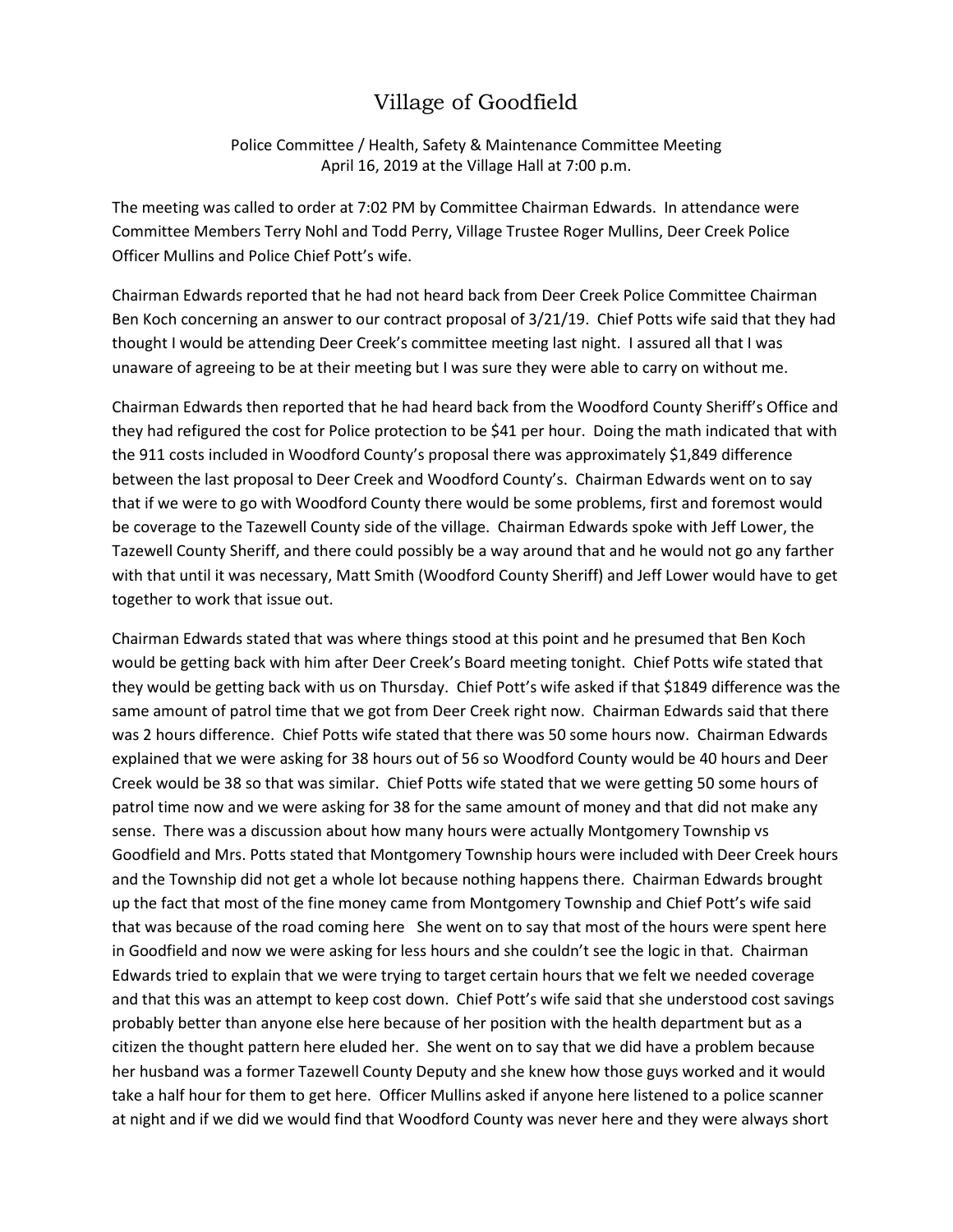and he guaranteed that he was here 85% of his time. He was the first responder to the fire where the children died, he beat Woodford County by 10 minutes and the fire department by 5 minutes. A discussion ensued about how police coverage worked in St David and small towns in Fulton County and the arrest of a subject at the Freedom Gas Station where the subject was fighting with a deputy and Officer Mullins was called to assist. This subject was in possession of drugs, a gun and tazer. Chief Potts wife said that we had to consider response times where we had someone living right here who was on call 24/7 versus a Woodford county deputy that could be in Minonk or Spring Bay. A discussion by Officer Mullins and Mrs. Potts continued about how long it would take a Woodford County Deputy to respond if someone was breaking into your house and that Woodford County would probably be out on I-39 and they probably only had 3 deputy's on duty and for \$1,800 something could probably be worked out. Officer Mullins stated that this was really a safety issue and they had a lot of good guys who would come in on their time off. Mrs. Potts and Officer Mullins gave a brief description of the members of the Deer Creek Police Department and that they ran the interstate a lot and got a lot of drugs and guns there. They get a lot of money off the interstate. Mrs. Potts explained how there were a lot of other things that would eat up the 38 hours such as reports, taking people to jail or the hospital, training, etc. They have been keeping track of their hours the last 10 day informally and they are spending a lot more time here. Mrs. Potts said she understood budgetary issues but did we want to have to explain to someone that they lost their loved one because we wanted to save \$1,800. Chairman Edwards stated that no one wanted to do that. Officer Mullins brought up tickets and Chairman Edwards questioned how there was \$14,000 in fines from Montgomery Township and only \$3,000 from Goodfield but we are being told that you are spending most of your hours here in Goodfield. Mrs. Potts said hours spent could be 10 minutes to write a ticket or two hours just driving around town and that we were comparing two different things. A discussion ensued about speeding on US Rte 150 and would we rather have the guys write 4 tickets on Rte 150 or drive around town for two hours or write tickets in town for going 5 miles over the limit. Chairman Edwards said that no one said anything about writing tickets for 5 miles over and that that was getting pretty ridiculous. Chairman Edwards asked if they ran radar and wrote tickets on Rt 117. A discussion ensued about where they set up on Rte 117 and the problems of the on and off ramps to I-74. Officer Mullins stated he would set up on the south side of the interstate to monitor on and off traffic and write tickets. Chairman Edwards asked him if he wrote the tickets as Goodfield tickets or Montgomery Township tickets. He replied that if they were on this side (north) they were Goodfield, Chairman Edwards asked about on the south side and he replied that the lines were drawn weird and he was not sure where the lines were. More discussion was held about response times and what if scenarios and the problems that would be caused by the interstate construction. Chairman Edwards stated that we would wait to hear from Deer Creek and Mrs. Potts stated that she thought they were waiting to hear from me and that the 5% raise was ok but the reports were not. She also stated that they were going to have Pat McGrath, Deer Creek Village Attorney draw up papers for a 60 day extension of the contract because Deer Creek would no longer come over here after the 30<sup>th</sup>. After some discussion about happenings in other police departments Chairman Edwards asked Trustee Mullins if he had anything to bring up. Roger went over some requirements in the existing contract that were not being fulfilled. Mrs. Potts stated that we did get all that information. She went on to explain that Police schedules were FOIA eligible and that she used to work as a paralegal and that we should not have those schedules because everyone coming through town would know when someone is on duty. Chairman Edwards tried to explain that that was the reason for the 56 hour window but Mrs. Potts said